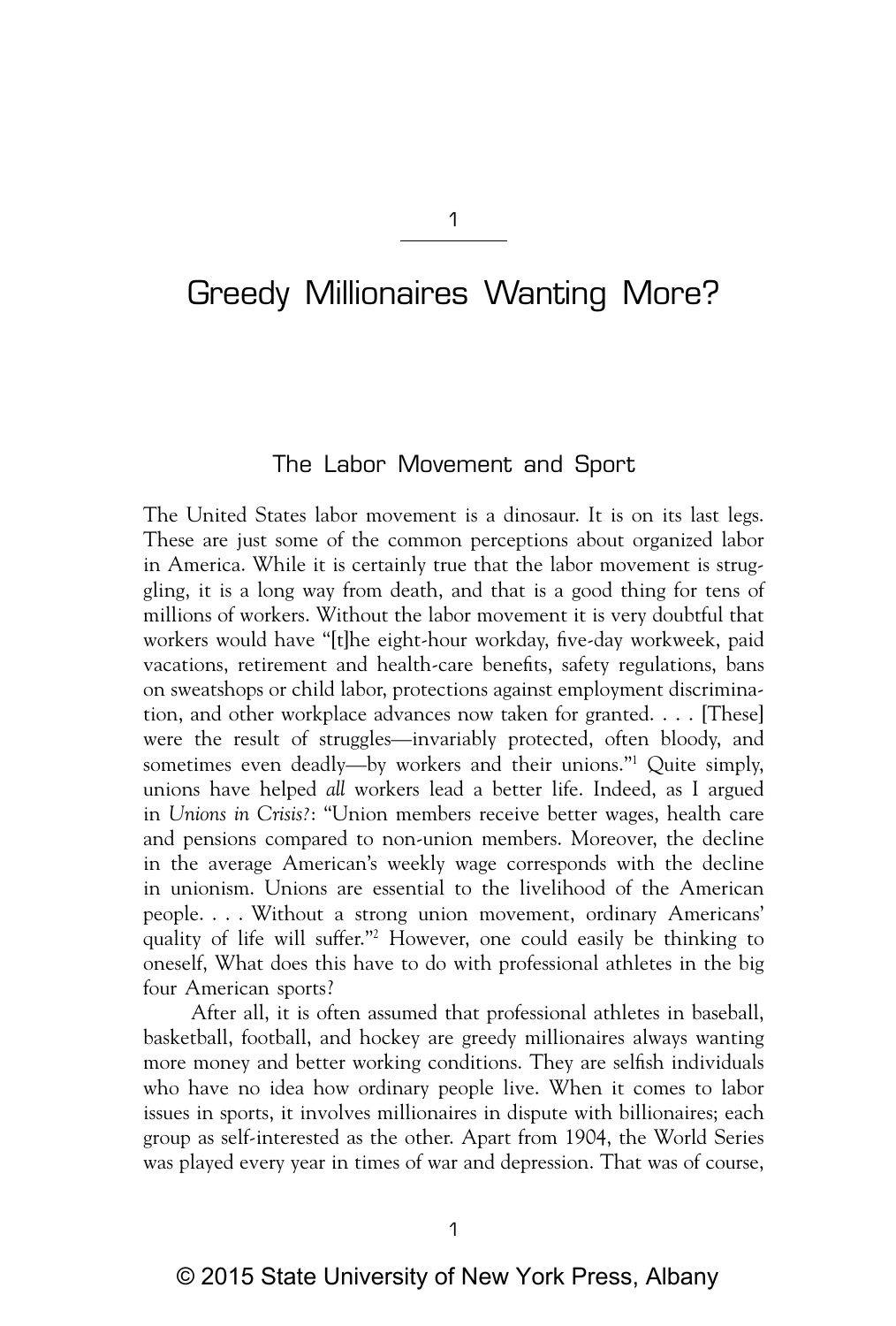until 1994 when the self-serving players destroyed the entire season. Multimillion-dollar contracts were not good enough for them. Likewise, the 2005 National Hockey League (NHL) season was cancelled and the Stanley Cup finals not played thanks to similar gluttonous beasts. After all, one can never have enough sports cars, Armani suits, and Rolexes. These are the common perceptions of athletes in the United States when they go out on strike. This is also true when owners lockout the players. Indeed, it is easy to blame the players. After all, they are lucky to play sports, so-called children's games, for a living; that is something so many wish and/or strive for, yet so few are able to do. The players are rich and famous, but that is not enough for them. Indeed, in just three years of the current decade there have been work stoppages in the NHL, National Basketball Association (NBA), and the National Football League (NFL). Only baseball has been spared the ever-increasing greed of the players; even then, the players have never had it so good. These individuals have ruined the sports we all love.

However, as is often the case, the truth is vastly different. There is a link between an ordinary worker and a professional athlete. As the doyen of sports broadcasting, Howard Cosell, argued: "Maybe you don't see a connection between those men and women who risked everything they had to ask for minimum wage, overtime, and safe working conditions, and football players, basketball players, and baseball players, especially given the rather substantial wages some of them receive. The connection is there, however, and it is as real as the Super Bowl, the NBA finals, and the World Series. And I'm telling you it's every bit as important, because what is at stake when professional athletes strike is a principle, and a protection for every working man and woman, a protection once fought for in the streets of our nation, with fists and guns, and lynching and mass arrests."3 Even when it comes to money, certainly athletes in Major League Baseball (MLB), NBA, NFL, and NHL receive substantially more than the average American. However, a person working at a factory or an office may be employed for decades—although with the advent of neoliberal globalization such a luxury is often not afforded to an employee anywhere else in the world. An athlete's career may last only one, two, or five years, and a career-ending injury might happen at any moment. Generally, they have very little to fall back on. In the end, a sportsperson only has a limited time in the sun. Their struggles may be more high profile and involve a larger amount of money than the average worker's, but like any employee, baseball, basketball, football, and hockey players want, and often deserve, a larger slice of the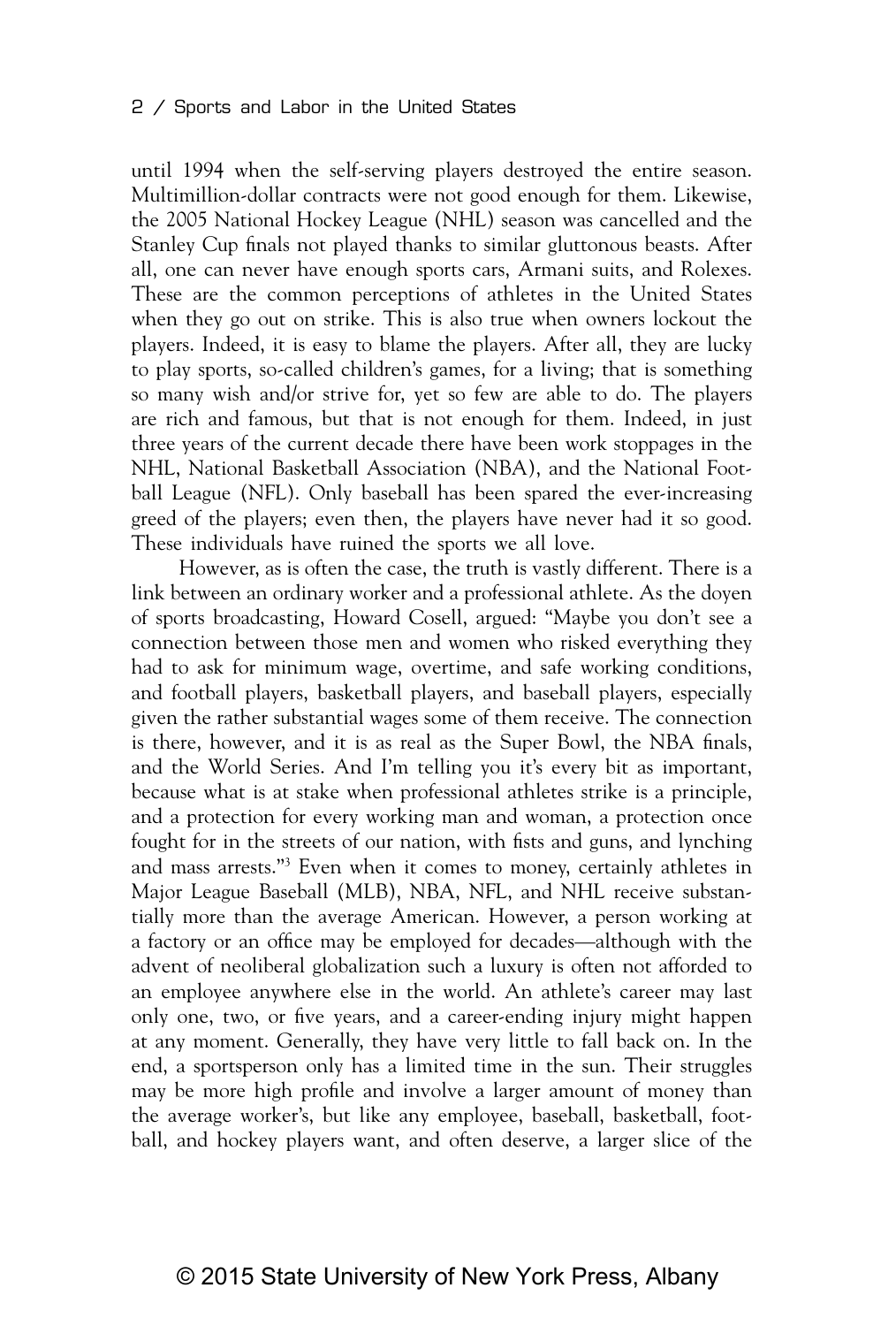economic pie and to have better working conditions. Quite simply, they want what we all want.

Likewise, when they have gone on strike the players generally did not do so to just fatten their wallets, but also for matters of principle. Despite the higher profile and greater sums of money involved, labor relations in MLB, NBA, NFL, and NHL are no different than labor relations in any other occupation. Even when it comes to money, as I note in the following chapter, owners were complaining about baseball players' salaries in the 1880s. It was a similar situation in basketball, football, and hockey. Throughout history, people have always claimed that players received too much money. Sports have become a multibillion-dollar industry; as the profits and net worth of teams have grown, so have player salaries. Just because the players receive higher salaries than in the past does not make the issues they face any less important. Considering how many people are fans and/or directly or indirectly employed by the respective sports, major labor unrest in MLB, NFL, NBA, and NHL that leads to a strike or lockout in any of the big four sports is something that affects millions of people around the world.

# Traditional Unions versus Unions in Sports

While labor relations in MLB, NBA, NFL, and NHL may be no different than in any other occupation, it can be argued that player associations/ unions in sports are different than traditional unions. Indeed, there are a number of differences. The most important is that while a traditional union deals with a single employer and sets a certain wage for its members, sports unions deal with multiple employers and do not negotiate a set wage (outside of the minimum), only the bargaining parameters. Likewise, while there may be some differences in income and skill level among members of a traditional union, these are magnified significantly in a sports union. The difference in income between, for example, a starting pitcher and a journeyman reliever struggling to stay in the majors can amount to millions of dollars per year. Such differences are true in each of the big four sports.

In addition, a person might belong to a traditional union for a number of years, if not decades, during which the membership is relatively stable. However, a number of rookies join sports unions every year, so that, combined with retirements and players being fired, the turnover in sports unions is immense. A further difference is that, unlike in many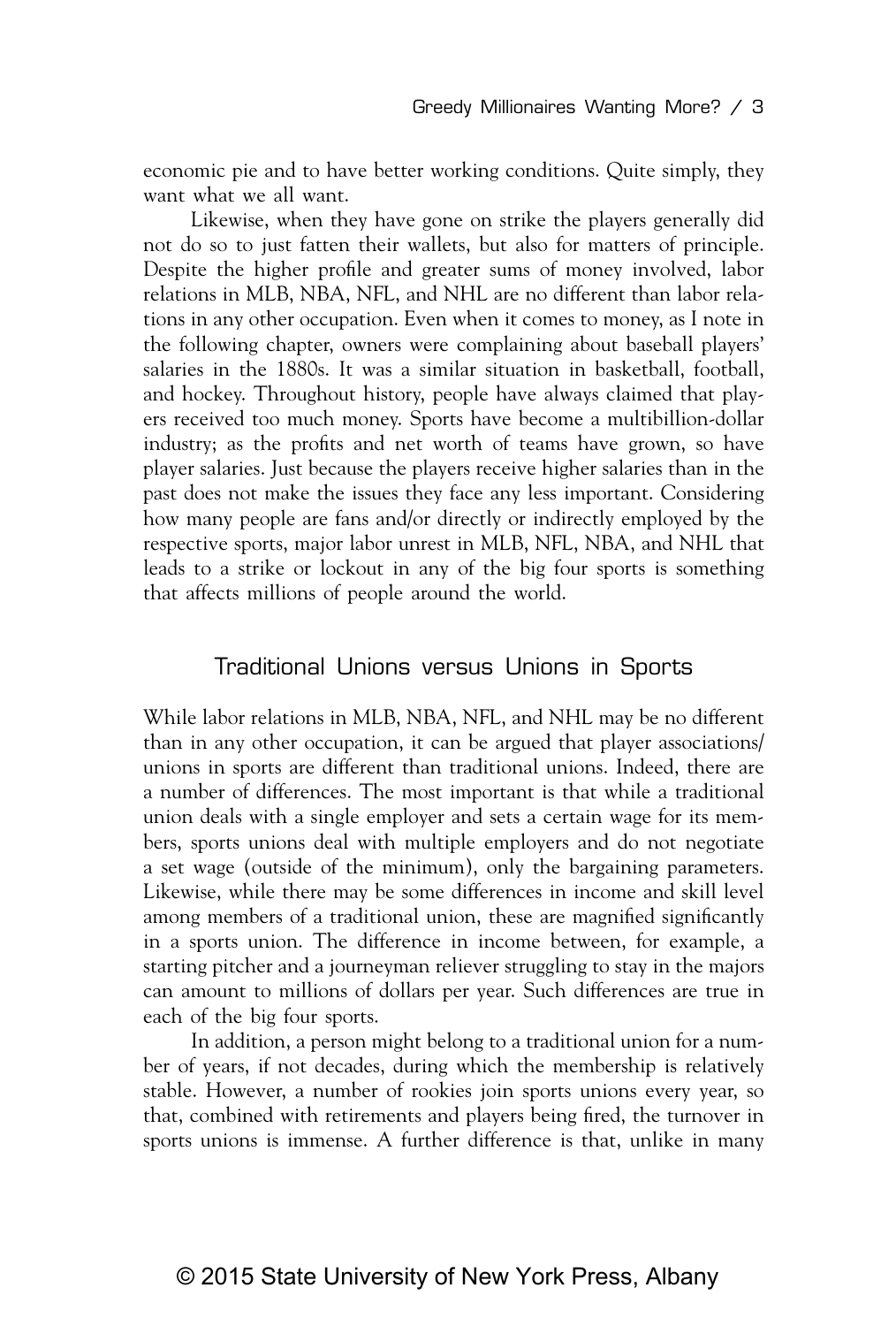industries across the United States, sports owners cannot threaten players that their jobs can be outsourced overseas. As we shall see, however, team owners have used other means to try to convince players to agree to concessions.

Finally, as Robert C. Berry and William B. Gould note, "A union exists for the representation of all workers in its organization. This premise seems simple, but in sports it is complex. A player who views himself or herself as special likely will feel loyalties to his or her perceived best interests or to the persons or entities that can best satisfy these interests, such as an agent, other counselors, or even the club owners. These loyalties may supplant this player's allegiance to the union, thereby impeding the union from fulfilling its representative function."4 However, despite these differences, there are important similarities between the two types of union.

First, traditional unions attempt to secure wage increases for their members; they want their members to have a growing share in the revenues of a company. Likewise, sport unions want their members to secure higher wages. Of course, as the following chapters will highlight, in recent years they have generally not been successful.

Second, traditional unions have been successful in narrowing wage inequality. In contrast, through achieving free agency for their members sports unions have inadvertently increased wage inequality. On the surface this does seem a difference between the two types of unions. However, free agency has helped all players and led to them receiving vastly higher salaries. For example, when the NFL implemented "Plan B" which granted free agency to players not rated as among the best thirty-seven players on a team, the players saw a massive increase in salary. Their wages increased by 61 percent when they switched teams. Free agency is beneficial to star and non-star players. Thus, even though a key aspect of a sports union's platform seemed to lead to increased wage inequality, in fact it helped everyone. In addition, there have been instances where sports unions have tried to narrow the inequality in compensation between stars and journeymen; for example, the National Basketball Players Association pushed for this in the 1998 collective bargaining agreement (see the NBA chapter for details). Helping all workers is a key aspect of both traditional unions and sports unions.

Third, there is a similarity between the two types of unions regarding nonwage collective bargaining issues. Both traditional unions and sports unions give their members a collective voice and have negotiated grievance procedures in collective bargaining agreements, to protect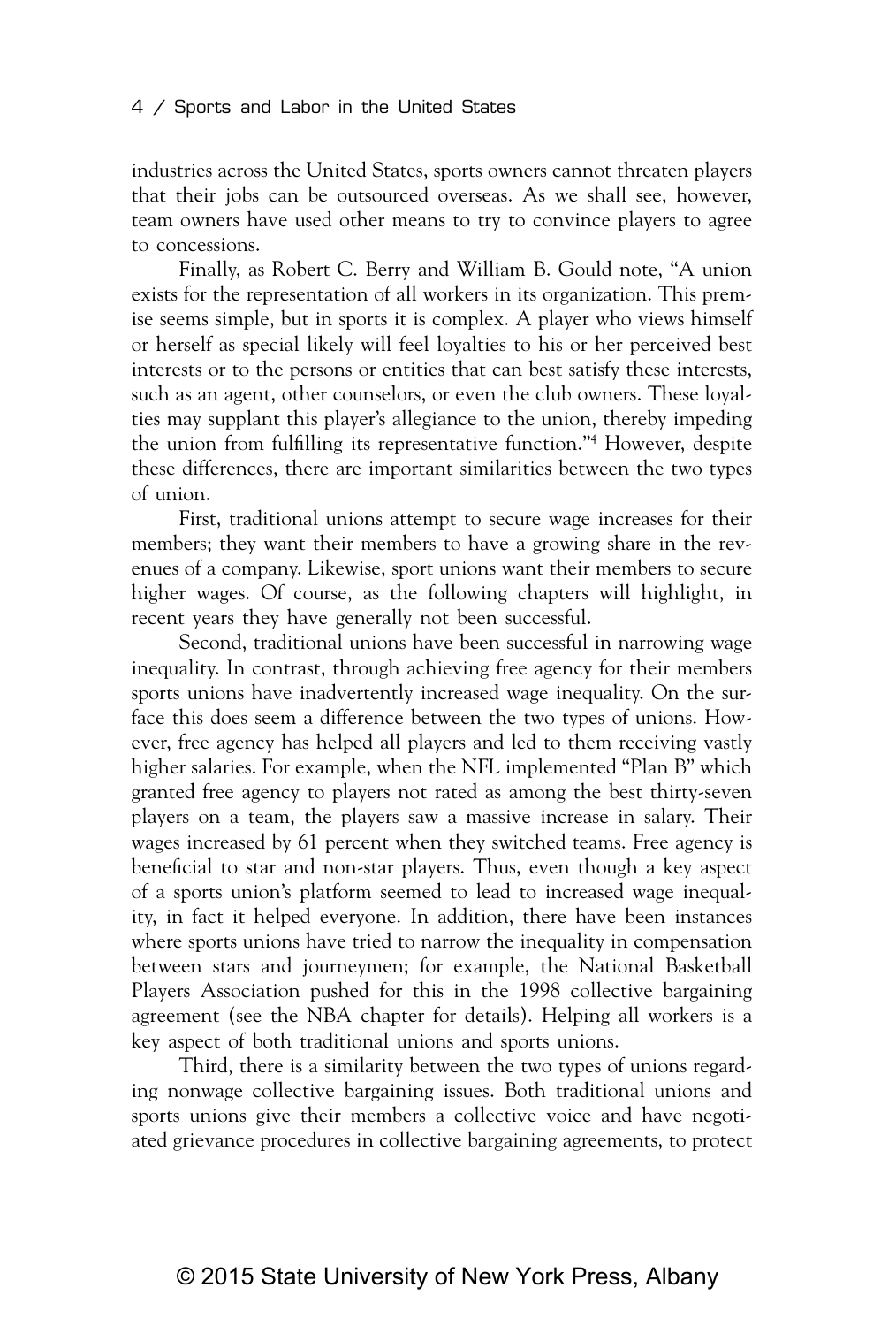workers from "arbitrary, capricious, or discriminatory discipline meted out by managers" in the workplace or penalties imposed by owners and league officials in the sporting realm.

Seniority is also an important consideration in the values held by both traditional unions and sports unions. In traditional unions, protection of workers according to their seniority is important as it usually ensures job security in the event of layoffs, by assuring that the last person hired is the first person fired. For sports unions, seniority is important because it is often the case that players with X number of years of service are eligible for full pensions, and that players with more service time receive a higher level of pay compared to those with less. Moreover, as we shall see, players with X number of years of service are eligible for free agency. For both traditional and sports unions, seniority is a cornerstone.

Finally, both traditional unions and sports unions have accepted two-tier wage structures. Some traditional unions have accepted companies giving new employees a lower level of salary compared to current employees. In some sports unions, rookies are subjected to a salary cap well below established players' pay.<sup>5</sup>

There is one more similarity; this being crucial. The majority of traditional unions across America have been fighting a rearguard action against concession bargaining. "Concession bargaining" refers to the practice whereby a union is forced by an employer to accept lower wages, pensions, and benefits as well as worse working conditions. Employers demand concessions irrespective of whether the company is making or losing money. In many ways, concession bargaining has become the new norm, occurring in almost every industry. As labor academics Rick Fantasia and Kim Voss argue, "From the makers of agricultural implements, aluminum, automobiles, buildings, glass, newspapers, oil, processed meats, rubber, steel, to airlines, mine owners, supermarket chains, trucking companies, to local and regional governments and school districts, came demands for wage cuts, wage and pension freezes, reduction or elimination of automatic cost-of-living adjustments, and the establishment of permanently lower pay scales for newly hired workers."6

In the NBA, NFL, and NHL the respective unions have engaged in concession bargaining for a number of years. Only the Major League Baseball Players Association has managed to generally, though not always, resist concessions. Sports unions, like many traditional unions, are trying to hang onto hard fought gains. Their off-the-field battles mirror the collective bargaining struggles waged by traditional unions in the United States.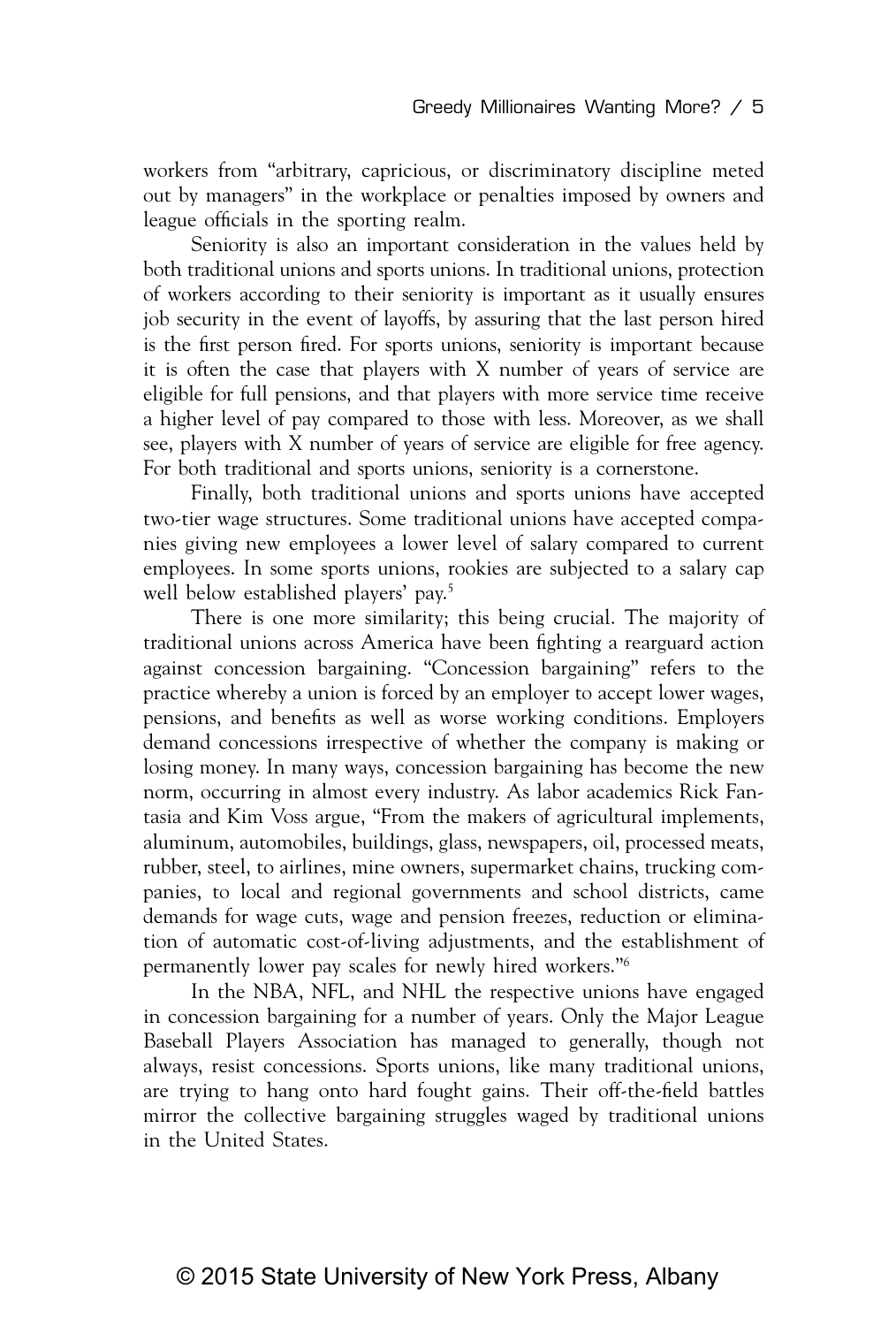The following chapters highlight many instances where owners have argued that they could not afford to pay players more and/or have demanded concessions because their teams were losing money. On the surface, this seems like a reasonable argument. After all, no business owner likes losing money. However, it is crucial to remember that owning a sporting side is usually not the same as owning any other business. In the overwhelming number of cases, the team is not the owner's primary source of income; he (or she) has acquired it more for prestige than as a money-making operation. Nonetheless, businesspeople want to receive a good return on their investment. In this regard, by owning a sports team a person benefits economically in a number of ways. First, unlike in any other business, tax laws allow that once a person buys a team they can deduct whatever player contracts they have inherited, at present as well as into the future. As Lance Taubin notes, "If Donald Trump bought the Miami Heat tomorrow, he would deduct LeBron James' entire six-year \$110 million contract that Micky Arison (the current owner) awarded James in 2010 under [tax section] 197, while also deducting the \$17–22 million per year for the four remaining years on his contract under [section] 162. This is incredibly favorable for Trump, as he already deducted James' entire \$100 million contract under [section] 197 and can also deduct the remaining \$80 or so million over the next four years, merely under a different provision of the code-section [tax section] 162." In other words, it is a double deduction.

Second, an owner can use his/her team as a tax shelter for their other business(es). If a team is losing money, an owner can allocate the loss, a loss being "revenue minus costs minus amortization," to any of their other businesses; "The practical effect significantly reduces owners' tax liability, which is as valuable (arguably more valuable) than if the IRS simply handed the owners millions of dollars every year." Moreover, "if Donald Trump bought the Yankees for \$1.5 billion, he could deduct about \$100 million per year for 15 years on profits not only from the Yankees but from his other companies that made a profit."

An owner can also conceal profits by lending money to the team. In return, the owner receives interest; interest that is considered a cost on the team's profit and loss statement. Finally, under accounting rules and regulations it is relatively "easy" to use legal creative techniques to make it seem as the team is worse off financially than is the case. For example, current Toronto Blue Jays president Paul Beeston stated, "Under generally accepted accounting principles, I can turn a \$4 million profit into a \$2 million loss and I can get every national accounting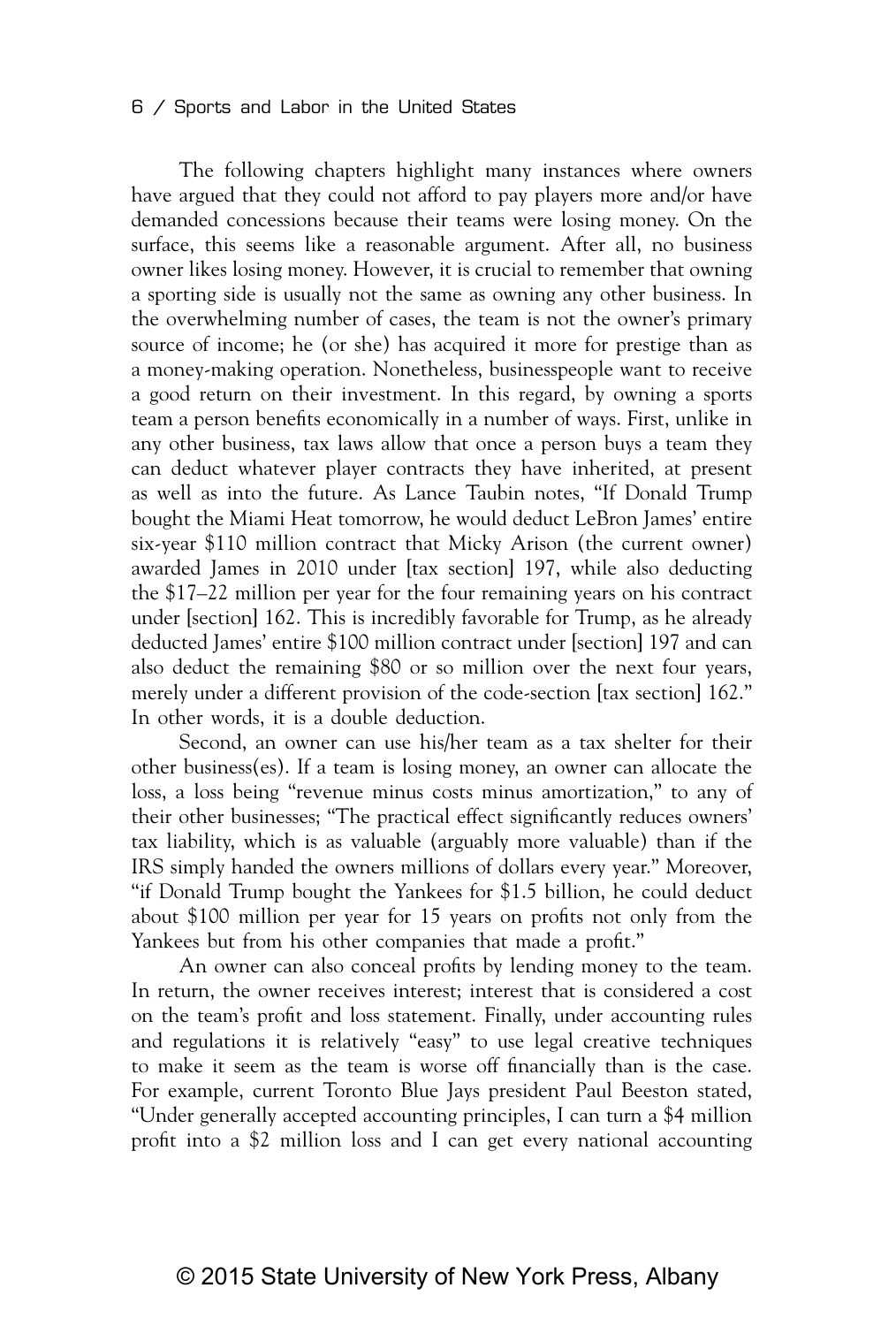firm to agree with me." Taubin correctly argues that roster depreciation allowance and "non-monetized benefits help to explain why most of the owners, who are allegedly operating at a loss, refuse to sell their teams. If the NBA were a typical profit-maximization business, as the NBA claims, any rational owner who consistently brings in losses would jump at the chance to sell their business for what is sure to be a healthy premium." This rarely happens in the NBA or MLB, NFL, or NHL because owning a sporting team is quite often the same as owning a proverbial gold mine.7 In contrast, if a player has a contract that pays him \$1 million per year, he receives \$1 million, minus taxes, management fees, etc. This is something to consider the next time an owner cites financial hardship, claiming that his/her team is losing millions of dollars, and that as a result players need to agree to concessions.

## Structure of the Book

The book will look at labor struggles in baseball, basketball, football, and hockey. The underlying theme throughout is that solidarity is essential. As Sara Ahmed eloquently states, "Solidarity does not assume that our struggles are the same struggles, or that our pain is the same pain, or that our hope is for the same future. Solidarity involves commitment, and work, as well as the recognition that even if we do not have the same feelings, or the same lives, or the same bodies, we do live on common ground."8 For the players, whether a star or a journeyman, the current common ground is one in which the owners in recent years have been trying to claw back the gains made by the players in previous eras. The owners want the players to engage in concession bargaining irrespective of whether their teams are economically successful, as is the case in the NFL, or not, as in a minority of cases in the NBA and NHL. Where the players have been united, no matter what sport and decade, they have been able to achieve substantially more compared to when they have shown a lack of unity. Another theme, especially when it comes to free agency, is that while at times there has been a lack of distinct success in collective bargaining, the players have been a lot more successful through the court system in achieving their goals.

Chapter 2 looks at labor struggles in baseball. For decades, baseball players did not earn their just rewards. This changed with the formation of the Major League Baseball Players Association (MLBPA), specifically under the leadership of Marvin Miller. The MLBPA under Miller was